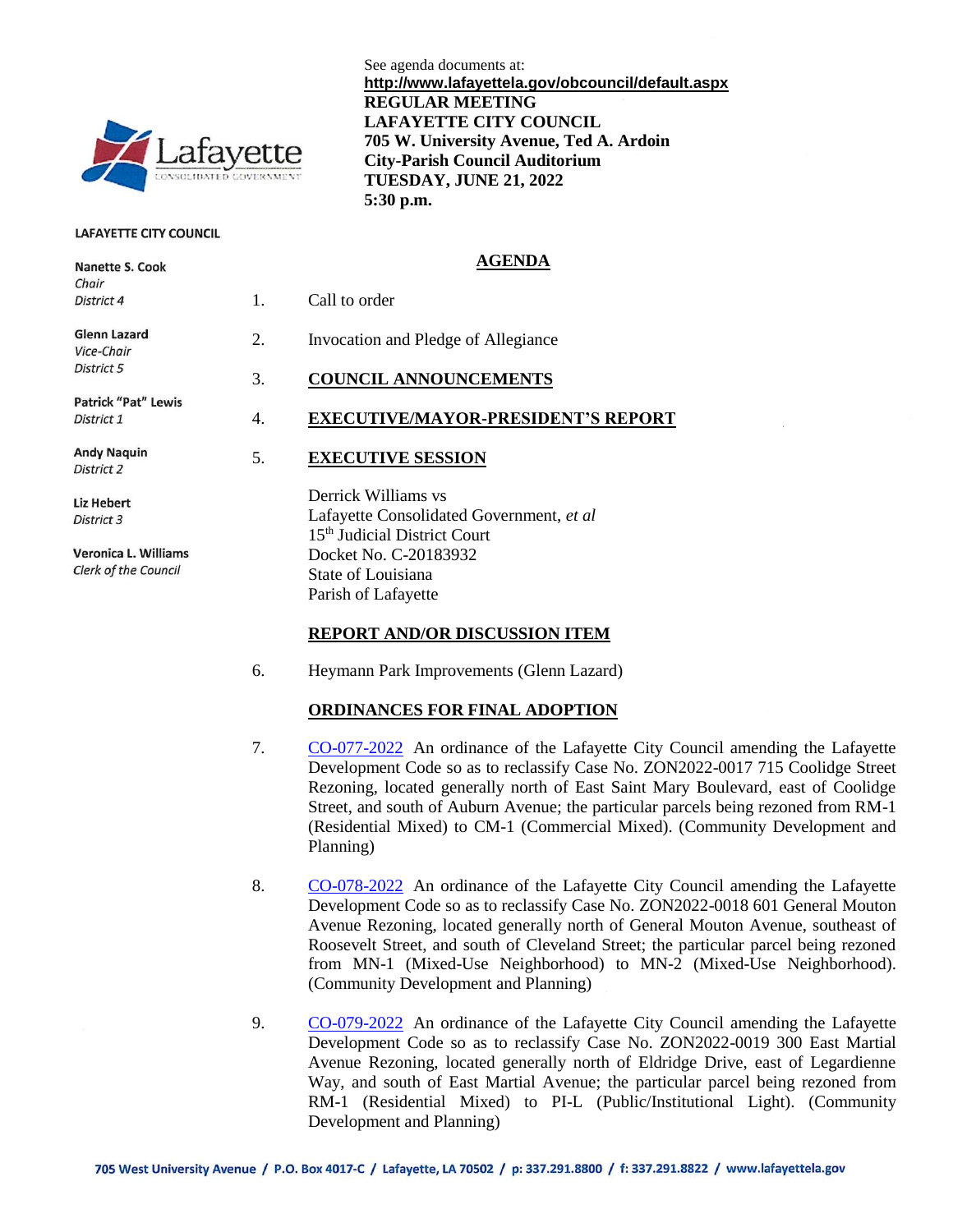- 10. [CO-083-2022](http://apps.lafayettela.gov/OBCouncil/ViewDocument.aspx?docID=2154987) An ordinance of the Lafayette City Council amending the FY 21/22 capital budget of the Lafayette City-Parish Consolidated Government by transferring a total of \$30,000 in funds from the NEW TRAF SIGNAL-VEROT/VINCENT budget line item to the GOLF COURSE & FACILITY IMPRV budget line item for additional funding needed within the Parks and Recreation Department. (Traffic, Roads and Bridges)
- 11. [CO-084-2022](http://apps.lafayettela.gov/OBCouncil/ViewDocument.aspx?docID=2154989) An ordinance of the Lafayette City Council amending the FY 21/22 capital budget of the Lafayette City-Parish Consolidated Government by transferring \$999,077.06 from the Malapart Detention Pond Project and appropriating within the Public Works Department for the Webb Coulee Detention Project. (Public Works)
- 12. [CO-085-2022](http://apps.lafayettela.gov/OBCouncil/ViewDocument.aspx?docID=2154991) An ordinance of the Lafayette City Council providing for redistricting of Lafayette City Council Districts and the adoption of City of Lafayette – [Alternative Plan 1](https://gis.doyleland.com/redistricting/lafayette/CityAlt1.pdf) to establish new Lafayette City Council Districts in accordance with the 2020 Federal Census by the United States Bureau of the Census. (Nanette Cook)
- 13. [CO-086-2022](http://apps.lafayettela.gov/OBCouncil/ViewDocument.aspx?docID=2154992) An ordinance of the Lafayette City Council providing for redistricting of Lafayette City Council Districts and the adoption of City of Lafayette – [Alternative Plan 2](https://gis.doyleland.com/redistricting/lafayette/CityAlt2.pdf) to establish new Lafayette City Council Districts in accordance with the 2020 Federal Census by the United States Bureau of the Census. (Nanette Cook)
- 14. [CO-087-2022](http://apps.lafayettela.gov/OBCouncil/ViewDocument.aspx?docID=2154995) An ordinance of the Lafayette City Council providing for redistricting of Lafayette City Council Districts and the adoption of City of Lafayette – [Alternative Plan 3](https://gis.doyleland.com/redistricting/lafayette/CityAlt3.pdf) to establish new Lafayette City Council Districts in accordance with the 2020 Federal Census by the United States Bureau of the Census. (Nanette Cook)
- 15. [CO-088-2022](http://apps.lafayettela.gov/OBCouncil/ViewDocument.aspx?docID=2154996) An ordinance of the Lafayette City Council providing for redistricting of Lafayette City Council Districts and the adoption of City of Lafayette – [Alternative Plan 4](https://gis.doyleland.com/redistricting/lafayette/CityAlt4.pdf) to establish new Lafayette City Council Districts in accordance with the 2020 Federal Census by the United States Bureau of the Census. (Nanette Cook)

# **JOINT ORDINANCE FOR FINAL ADOPTION**

- 16. [JO-036-2022](http://apps.lafayettela.gov/OBCouncil/ViewDocument.aspx?docID=2155018) A joint ordinance of the Lafayette City Council and the Lafayette Parish Council redesignating Article X of Chapter 98 of the Lafayette City-Parish Consolidated Government Code of Ordinances as Article IV of Chapter 98 and repealing and reenacting Article IV of Chapter 98 to provide for the regulation of Commercial Pedal Carriages. (Nanette Cook and Kevin Naquin)
- 17. [JO-037-2022](http://apps.lafayettela.gov/OBCouncil/ViewDocument.aspx?docID=2155020) A joint ordinance of the Lafayette City Council and the Lafayette Parish Council amending Chapter 6 of the Lafayette Consolidated Government Code of Ordinances relative to the issuance of a BYOB permit within the City and Unincorporated Parish of Lafayette. (Nanette Cook and Kevin Naquin)
- 18. [JO-038-2022](http://apps.lafayettela.gov/OBCouncil/ViewDocument.aspx?docID=2155007) A joint ordinance of the Lafayette City Council and the Lafayette Parish Council implementing the conditional two (2%) percent pay increase for Municipal Fire and Police Civil Service employees of the Lafayette Police Department and the conditional two (2%) percent pay increase for the employees of Lafayette City-Parish Consolidated Government ("LCG") reporting to the Lafayette City Council, Lafayette Parish Council, Lafayette Mayor-President, and/or classified under the City-Parish Municipal Civil Service System, as well as other employees on LCG's manning tables, during FY 21/22 in lieu of including the two (2%) percent pay increases in the FY 22/23 proposed budget, and to implement the two (2%) percent statutory pay raise for certain eligible Municipal Fire and Police Civil Service employees of the Lafayette Fire Department during FY 21/22 in lieu of implementing it at the beginning of FY 22/23. (Pat Lewis, AB Rubin and Mayor-President)
- 19. [JO-039-2022](http://apps.lafayettela.gov/OBCouncil/ViewDocument.aspx?docID=2155008) A joint ordinance of the Lafayette City Council and the Lafayette Parish Council amending the FY 21/22 operating budget and adjusting the manning tables of the Lafayette City-Parish Consolidated Government by increasing the use of the City General Fund Prior Year Fund Balance to increase the pay rate for one (1) Administrative Specialist and adding one (1) Digital Communications Specialist within the Mayor-President's Office. (Mayor-President)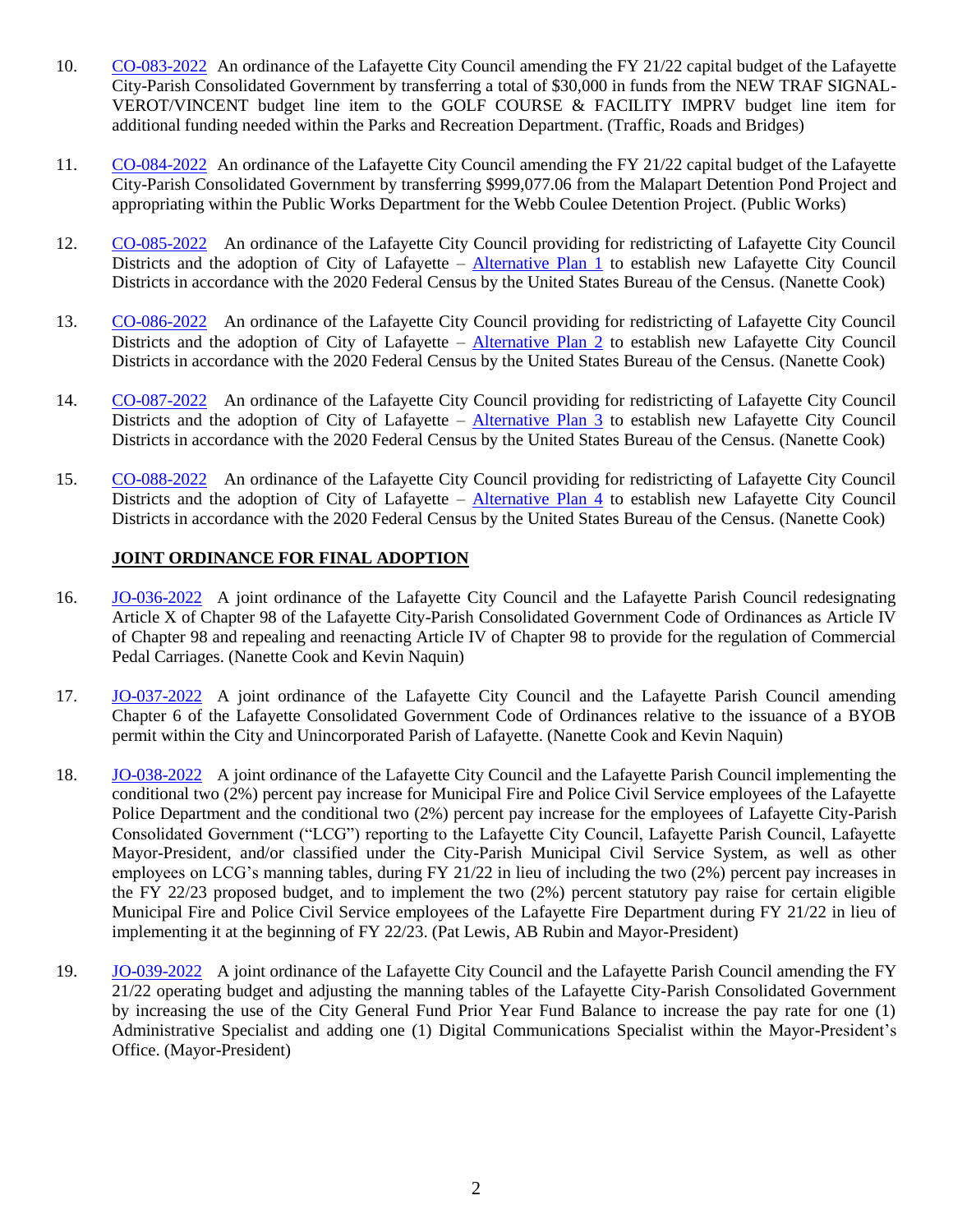- 20. [JO-040-2022](http://apps.lafayettela.gov/OBCouncil/ViewDocument.aspx?docID=2155012) A joint ordinance of the Lafayette City Council and the Lafayette Parish Council amending the FY 21/22 operating budget of the Lafayette City-Parish Consolidated Government by increasing the use of Prior Year Fund Balance in Fund 550 in the amount of \$225,000 and appropriating within the Public Works Department, Environmental Quality, Code Enforcement Division for additional funding needed for contractual services used for grass cutting and debris removal. (Public Works)
- 21. [JO-041-2022](http://apps.lafayettela.gov/OBCouncil/ViewDocument.aspx?docID=2155014) A joint ordinance of the Lafayette City Council and the Lafayette Parish Council amending the FY 21/22 capital budget of the Lafayette City-Parish Consolidated Government by transferring \$9,524 in funds from the I-49 LOCAL COMMITMENT activity to the ECI TRAFFIC CABINET activity for additional funding needed within the Community Development and Planning Department, Planning Division. (Community Development and Planning)

# **INTRODUCTORY ORDINANCES**

- 22. [CO-080-2022](http://apps.lafayettela.gov/OBCouncil/ViewDocument.aspx?docID=2155047) An ordinance of the Lafayette City Council amending the Lafayette Development Code and the official map of the City of Lafayette, providing for the annexation of additional land into the corporate limits of the City of Lafayette, Louisiana, Case No. ZON2022-0020 6004 Johnston Street Annexation, located generally north of Duhon Road, west of Johnston Street, and south of Chateau des Lions Boulevard, and assigning a zoning classification of CH (Commercial-Heavy) (District 2). (Community Development and Planning)
- 23. [CO-089-2022](http://apps.lafayettela.gov/OBCouncil/ViewDocument.aspx?docID=2155050) An ordinance of the Lafayette City Council amending the FY 21/22 operating budget of the Lafayette City-Parish Consolidated Government to adjust amounts for administrative and general costs to actual. (Finance)
- 24. [CO-090-2022](http://apps.lafayettela.gov/OBCouncil/ViewDocument.aspx?docID=2155054) An ordinance of the Lafayette City Council amending the FY 21/22 operating budget of the Lafayette City-Parish Consolidated Government by increasing the use of fund balance in the City General Fund in the amount of \$27,000 for audit costs & attestation costs and moving the Utilities audit costs and the Fiber audit & attestation costs from the Council Admin Section to the City Council Section. (Finance)
- 25. [CO-091-2022](http://apps.lafayettela.gov/OBCouncil/ViewDocument.aspx?docID=2155055) An ordinance of the Lafayette City Council amending the FY 21/22 capital budget of the Lafayette City-Parish Consolidated Government by transferring \$7,000 from the Firearms Simulator account within the Lafayette Police Department to purchase Police Motorcycles. (Police)
- 26. [CO-092-2022](http://apps.lafayettela.gov/OBCouncil/ViewDocument.aspx?docID=2155024) An ordinance of the Lafayette City Council amending the FY 21/22 capital budget of the Lafayette City-Parish Consolidated Government by transferring \$40,000 from the Camera Trailer account within the Lafayette Police Department to renovate Precinct 5. (Police)
- 27. [CO-093-2022](http://apps.lafayettela.gov/OBCouncil/ViewDocument.aspx?docID=2155025) An ordinance of the Lafayette City Council amending the FY 21/22 operating budget of the Lafayette City-Parish Consolidated Government by increasing revenues in the amount of \$27,955.00 received from the Louisiana Commission on Law Enforcement (LCLE) authorizing the transfer of matching funds in the amount of \$9,318.00 from Fund 101 and appropriating within the Lafayette Police Department. (Police)
- 28. [CO-094-2022](http://apps.lafayettela.gov/OBCouncil/ViewDocument.aspx?docID=2155028) An ordinance of the Lafayette City Council amending the FY 21/22 operating budget of the Lafayette City-Parish Consolidated Government by increasing revenues in the amount of \$34,985 received from the Louisiana Commission on Law Enforcement (LCLE) and appropriating within the Lafayette Police Department. (Police)
- 29. [CO-095-2022](http://apps.lafayettela.gov/OBCouncil/ViewDocument.aspx?docID=2155030) An ordinance of the Lafayette City Council amending the FY 21/22 operating budget of the Lafayette City-Parish Consolidated Government by adjusting the manning tables and increasing the hourly pay rate for a Warehouse Foreman position within the Communications Department. (Fiber)
- 30. [CO-096-2022](http://apps.lafayettela.gov/OBCouncil/ViewDocument.aspx?docID=2155033) An ordinance of the Lafayette City Council declaring the Acadian Hills Ln Bridge Replacement Project a public necessity and authorizing the acquisition of the necessary rights-of-way, immovable property and other property rights requisite to the construction of said project, either on an amicable basis or through the use of the expropriation process, if necessary. (Public Works)